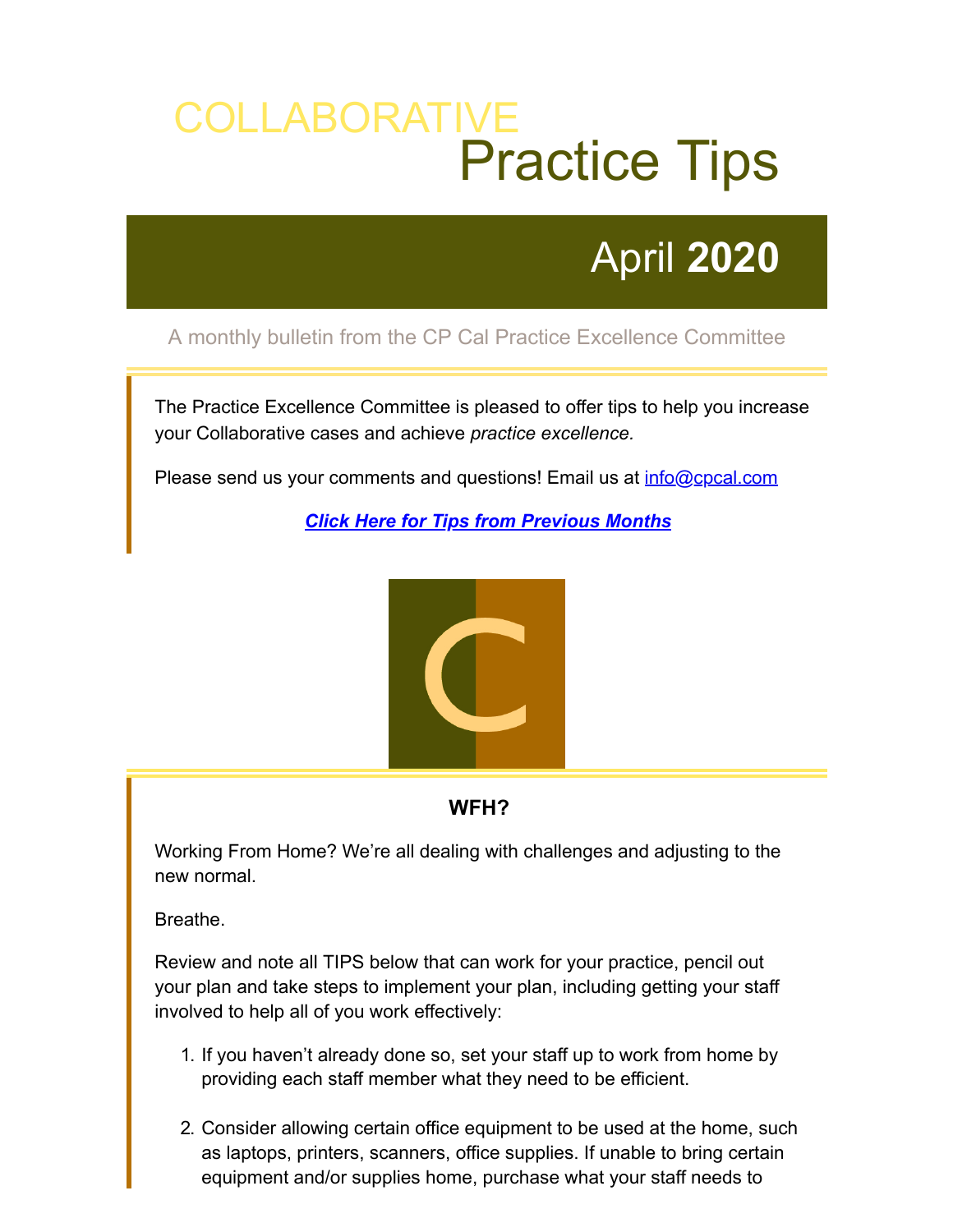facilitate your ongoing work flow. The more each staff member can perform at home, the more work your office will complete, the more satisfied your clients will be.

- 3. Tech support vendors can remotely help you and your staff members link to your office server using screen share programs. Talk about social distance!
- 4. If possible, send the office Credit Card machine to be used at the home of your staff member who prepares your billing. Have clients complete, sign and return credit card authorization forms.
- 5. Consider using Law Pay or other services for virtual credit card payments.
- 6. Consider using this time to go paperless.
- 7. If there is safe access in and out of your office, designate yourself or a staff member to go to your office once a day or every other day to run credit cards and make bank deposits, pick up and deliver mail, office supplies and files to the appropriate person as necessary.
- 8. Brainstorm designated locations for pick up and delivery, such as a front door or behind a gate.
- 9. Reduce office access to one or very few staff members to limit potential exposure.
- 10. Create a plan for appropriate distance within the office if more than one staff member will continue to work there.
- 11. Commit to a plan to wipe down areas of use upon entry and before exiting the office to keep handles, light switches and surfaces clean.
- 12. You must provide masks, gloves, wet wipes and hand sanitizer to any staff members who continue to work at your office and/or run office errands in and around the community.
- 13. Stay current with all changes in your city, county and state's rules regarding this pandemic and how these rules impact your practice.
- 14. If your local court(s) are still processing court filings, coordinate with your attorney service to change your pick up and delivery location to yours or a staff member's home. Perhaps a tray or secure box outside your office or somewhere in your office building.
- 15 Hold staff meetings by Zoom on your regular schedule Maintain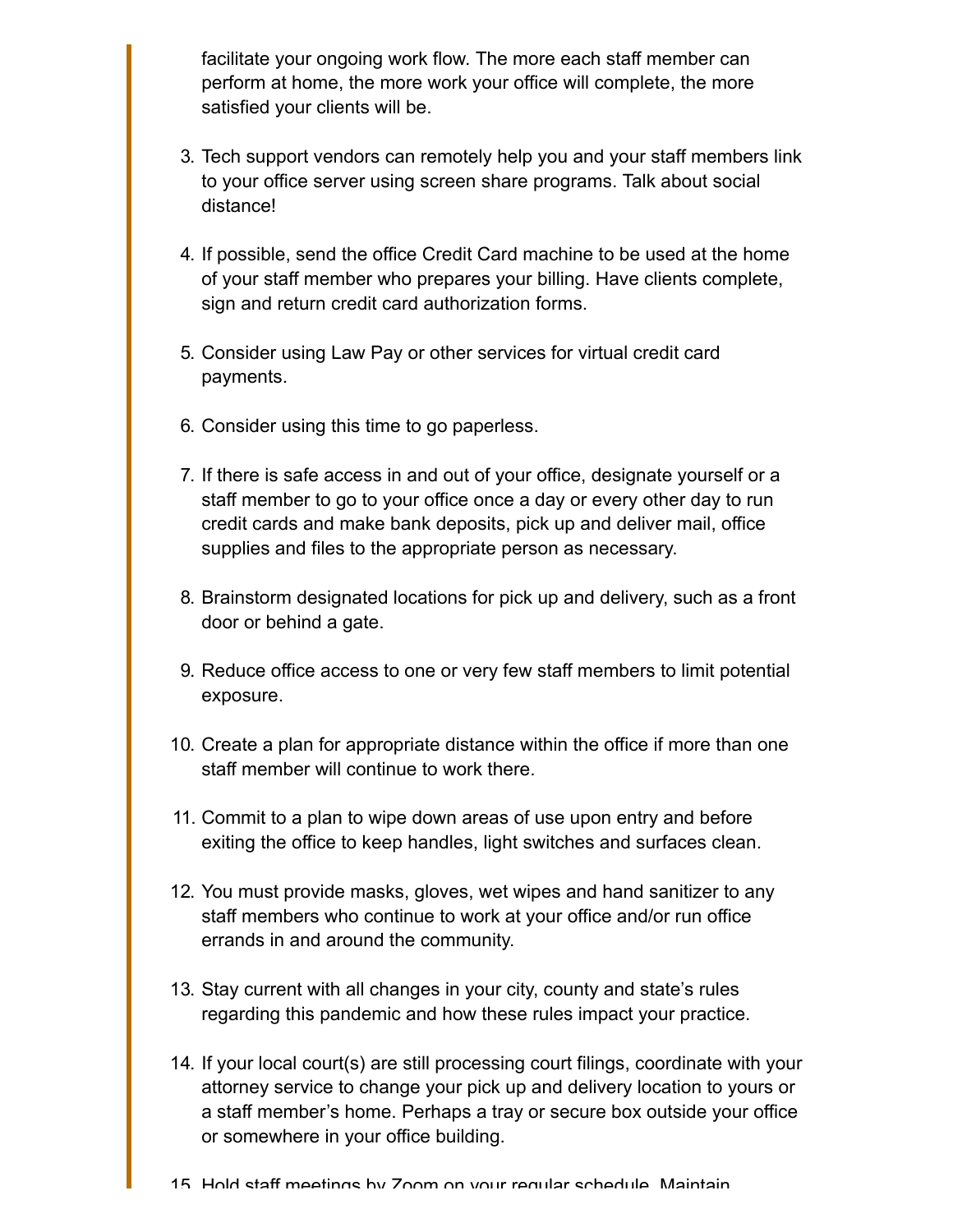- 15. Hold staff meetings by Zoom on your regular schedule. Maintain communication and stay up to date on clients and case work. Consider sending agendas for each meeting.
- 16. People need structure with flexibility. Maintain meeting schedules and billings schedules. Keeping an old fashion paper calendar will help everyone maintain structure.
- 17. Expect your clients to need more attention during this pandemic. An increase in regressive behaviors is not out of the question, which means more anxiety, more procrastination, more uncertainty of future, less patience, all of which is actually within a normal range of responses under these conditions. Provide calm and understanding.
- 18. Practice good self-care to keep your own resources rejuvenated. Encourage yourself and your staff to get up and walk around periodically during their work day; at least every four hours for their official break. Below are a few coaching tips for you and your staff when taking work breaks:
	- 1. Natural visual cues in nature help calm the neurotransmitters in the brain. Get outside and focus on something in nature for a few minutes. Pick the same object to look at each time; this will become a way to easily calm yourself. Creating this routine will help you bring up that image in your mind when you need to.
	- 2. 5-4-3-2-1: LOOK: at 5 different objects; IDENTIFY: 4 different sounds, 3 feelings or sensations (including touch), 2 smells and 1 taste. This practice also calms neurotransmitters.
	- 3. End of day anxiety: When you are worn out at the end of the day, take a minute to think of some things you are grateful for, the simpler the better. This helps us transition from work to home and provides a better ability to sleep.
	- 4. DO NOT work or watch the news in bed! Your bed is for sleeping! Leave stress inducing activities for other places in the home.